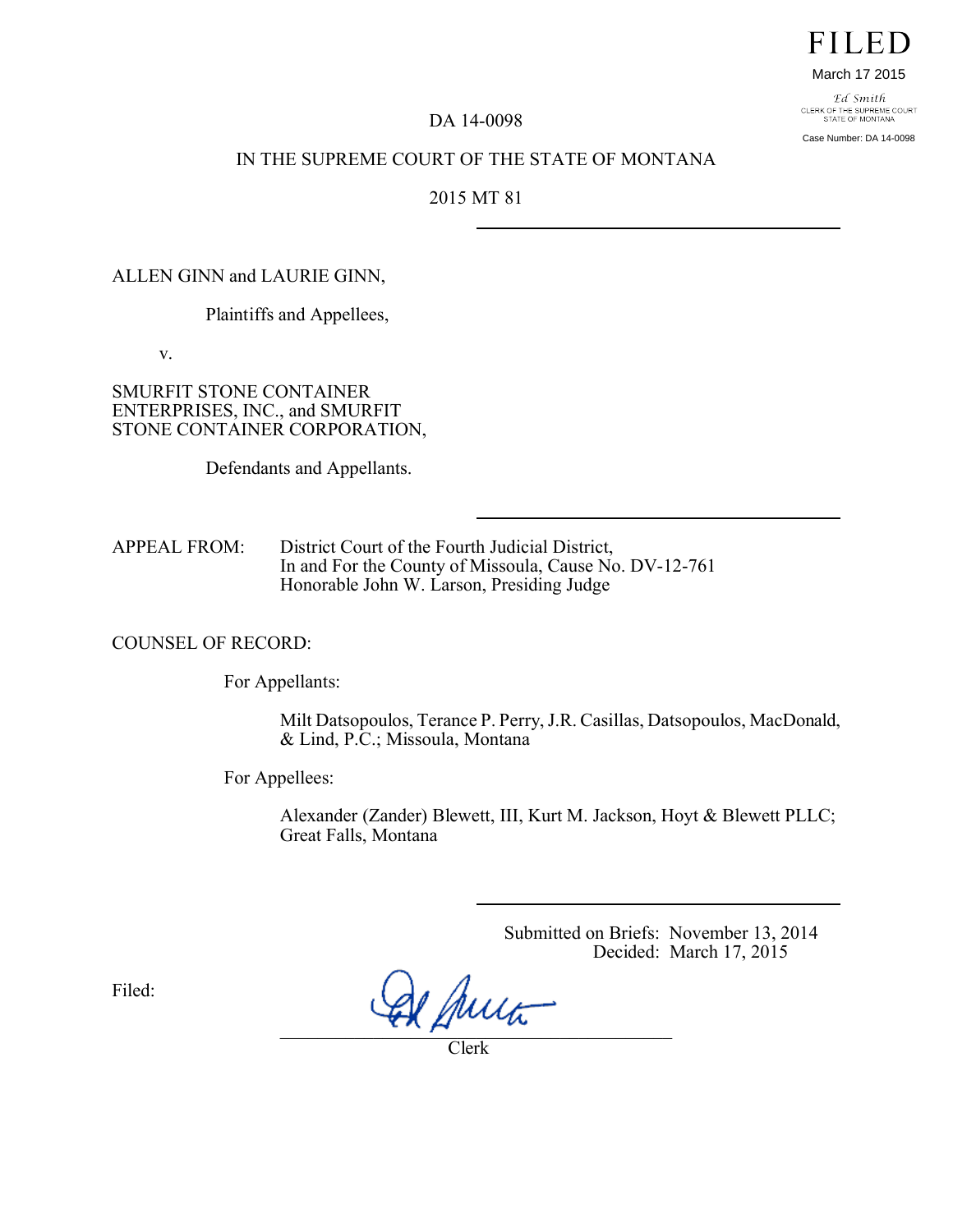Justice Michael E Wheat delivered the Opinion of the Court.

¶1 Defendant Smurfit Stone Container Enterprises, Inc. (Smurfit) appeals from the order of the Montana Fourth Judicial District Court, Missoula County, denying its motion to vacate entry of default. We affirm.

# **FACTUAL AND PROCEDURAL BACKGROUND**

¶2 Allen Ginn was a log truck driver employed by Ginn Trucking. On July 11, 2008, Ginn drove to a mill owned by Smurfit to deliver a truck load of logs. After arriving at the mill, Ginn released the logs. Several logs fell on him, causing serious injury.

¶3 On January 26, 2009, Smurfit filed voluntary petitions for bankruptcy relief under Chapter 11 of Title 11 of the United States Code in U.S. Bankruptcy Court for the District of Delaware. The court established a claim bar date of August 28, 2009, for claims accruing prior to the petition.

¶4 On October 21, 2011, Ginn and his wife Laurie (Ginns) filed a motion in the bankruptcy proceeding requesting: (1) leave to file a late claim; (2) relief from the plan injunction and its automatic stay; and (3) that the Bankruptcy Court abstain from hearing the claim under 28 U.S.C. § 1334(c) so that the Ginns could file the claim in Montana.

¶5 Following the motion, counsel for both parties negotiated and stipulated an agreement (the Stipulation), which was approved by order of the Bankruptcy Court on June 28, 2012. Among the terms of the Stipulation, Smurfit agreed not to seek to enforce the claim bar date and to allow the Ginns to file suit in Montana District Court without seeking to remove to Federal District Court. Smurfit also agreed to set aside approximately \$1.4 million and 25,000 shares of stock in Rock-Tenn Company (Smurfit's successor in interest) in order to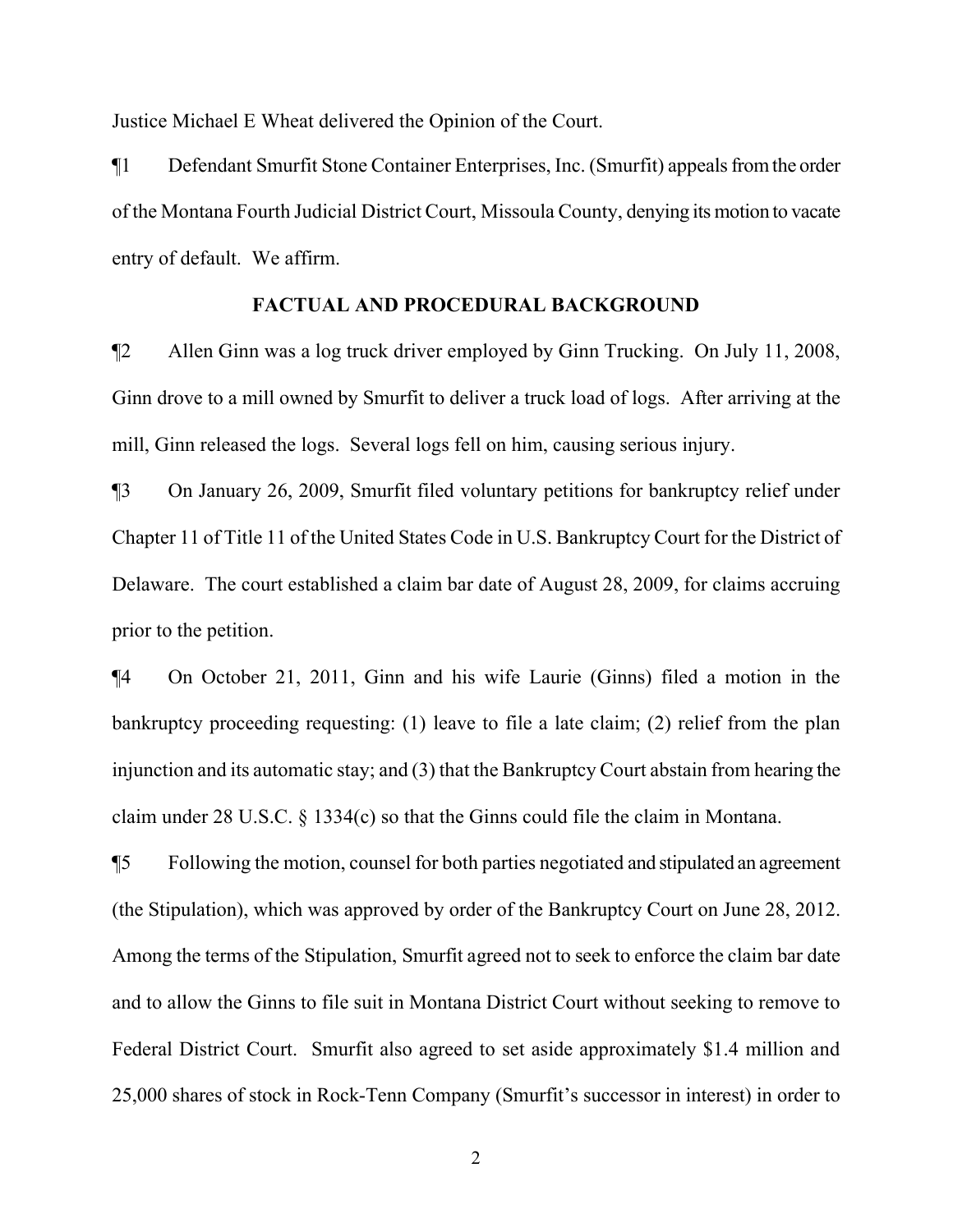satisfy any possible settlement or judgment. The Ginns were authorized to file a proof of claim against Smurfit within thirty days of the Stipulation order, and to file a complaint against Smurfit in Montana District Court. As part of the Stipulation, Smurfit agreed to accept service of the complaint by first-class mail to Christopher Berg, Assistant General Counsel of Rock-Tenn Company at an address provided by Smurfit in the Stipulation.

¶6 On or about July 9, 2012, ten days after the order approving the Stipulation was entered, the Ginns mailed a Complaint, Summons, Acknowledgment of Service, and a copy of the Stipulation and Order to Berg at the given address. The Summons required Smurfit to file and serve an Answer within 21 days (by July 30, 2012). The Acknowledgment of Service was not returned and no answer was filed by that date.

¶7 After July 30, 2012, Ginns' counsel attempted to reach Berg by phone on two separate occasions. The phone calls were not returned or acknowledged.

¶8 On August 16, 2012, the Ginns again served Smurfit, this time by hand delivering a copy of the Complaint, Summons, etc., to the front desk receptionist at Rock-Tenn Company via process server. Again, the Ginns received no reply or acknowledgment of service.

¶9 On September 20, 2012, the Ginns requested entry of default from the District Court. The court entered default against Smurfit on September 27, 2012. On October 19, 2012, the Ginns moved the court for default judgment against Smurfit. Smurfit appeared through counsel at the District Court on October 25, 2012.

¶10 On October 30, 2012, Smurfit moved the District Court to vacate the entry of default. On December 19, 2012, the court denied Smurfit's motion. In its ruling the District Court held that the parties would be able to argue the amount of damages. The court set a hearing

3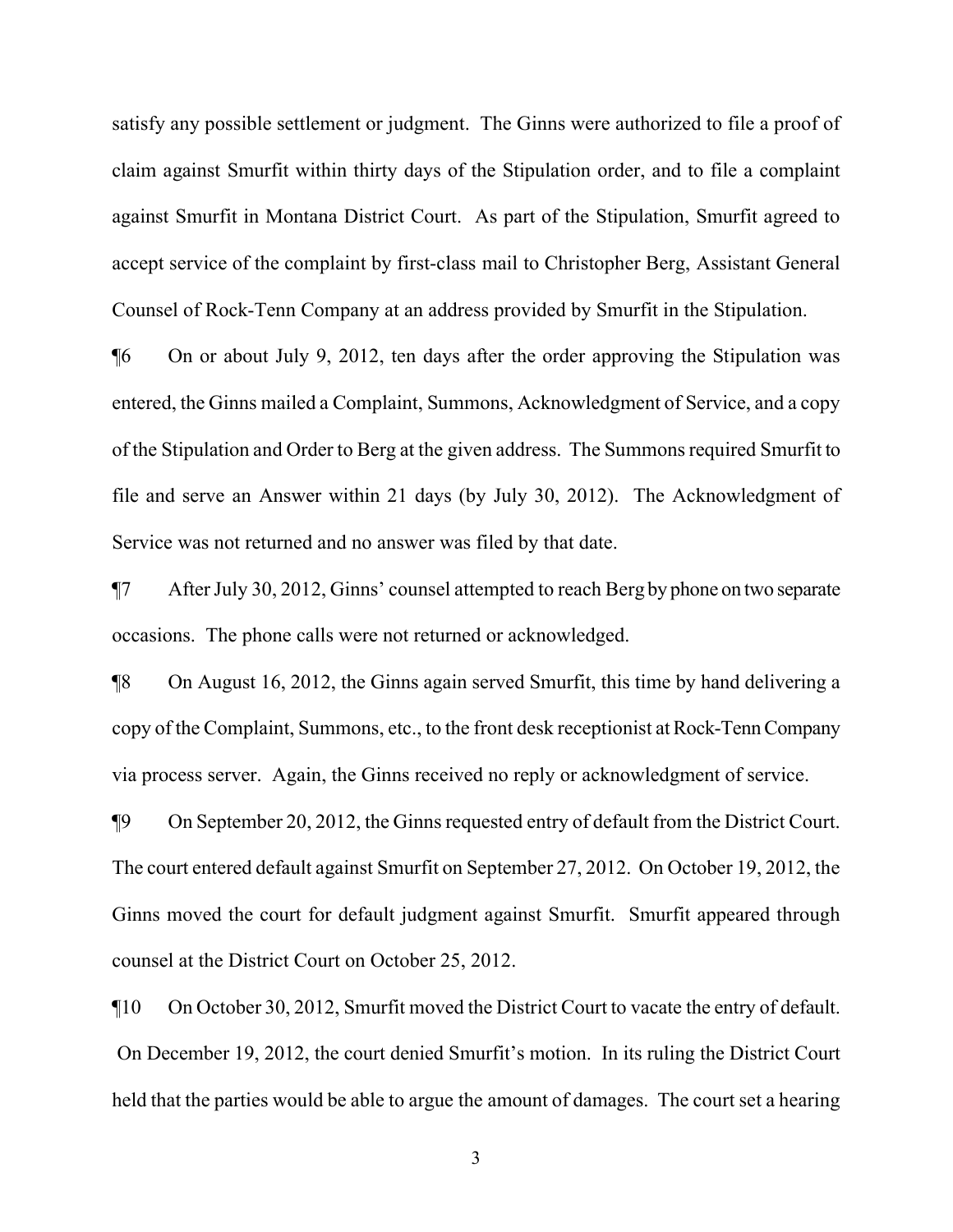on damages for December 27, 2012, but that hearing had to be rescheduled when Smurfit appealed the denial of its motion to vacate entry of default to this Court. We dismissed the appeal as premature because entry of default (as opposed to default judgment) is not a final judgment. Order, *Ginn v. Smurfit Stone Container Corp.* (Mont. Jan. 14, 2013) (DA 12-0770).

¶11 On February 19, 2013, the District Court held a scheduling conference at which it clarified the scope of the contemplated hearing on damages. The court stated that the default would stand with regard to Smurfit's liability, but that a jury would be allowed to consider the issues of causation and damages. On January 21, 2014, after a four-day jury trial, the court entered judgment awarding Allen Ginn \$3,470,899.56 in damages plus an additional \$500,000.00 to Laurie Ginn. Smurfit appeals.

## **STANDARDS OF REVIEW**

¶12 We review a trial court's denial of a motion to vacate an entry of default for slight abuse of discretion. *Hoff v. Lake County Abstract & Title Co.*, 2011 MT 118, ¶ 18, 360 Mont. 461, 255 P.3d 137. The party seeking to set aside a default has the burden of proof. *Bryden v. Lakeside Ventures, LLC*, 2009 MT 320, ¶ 18, 352 Mont. 452, 218 P.3d 61. We will overturn a trial court's findings of fact only if the findings are clearly erroneous. *Meine v. Hren Ranches, Inc.*, 2015 MT 21, 120, Mont. \_\_, P.3d \_\_, 2015 Mont. LEXIS 22. A finding of fact is clearly erroneous if not supported by substantial evidence, if the court misapprehended the effect of the evidence, or a review of the record leaves this Court with a definite and firm conviction that a mistake has been made. *Meine*, ¶ 20.

#### **DISCUSSION**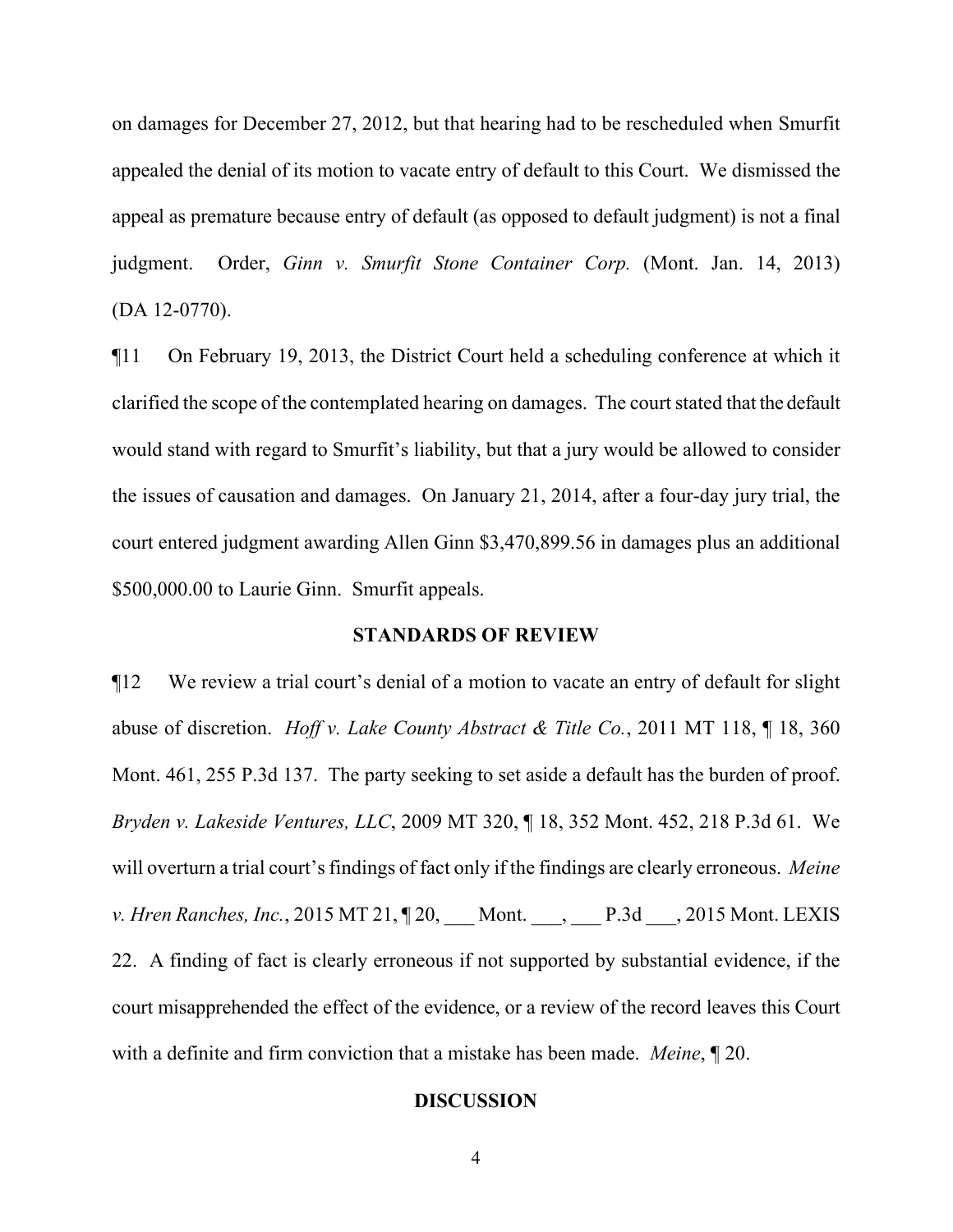¶13 Montana Rule of Civil Procedure 55(c) states that, "[t]he court may set aside an entry of default for good cause. . . ." In *Essex Ins. Co. v. Jaycie, Inc.*, we set forth criteria for evaluating whether good cause exists to set aside a default. 2004 MT 278, 323 Mont. 231, 99 P.3d 651. We directed courts to consider:

(1) whether the default was willful, (2) whether the plaintiff would be prejudiced if the default should be set aside, and (3) whether the defendant has presented a meritorious defense to plaintiff's claim. The court must also balance the interests of the defendant in the adjudication of his defense on the merits, against the interest of the public and the court in the orderly and timely administration of justice.

*Essex*, ¶ 10 (citing *Cribb v. Matlock Communications*, 236 Mont. 27, 30, 768 P.2d 337, 339 (1989)).

¶14 The District Court considered the above criteria and ruled that good cause did not exist to vacate the entry of default. The court found that Smurfit willfully defaulted when it ignored service by mail, repeated phone calls from the Ginns, and personal service. The court also found that there was no good faith mistake on Smurfit's part. Accordingly, the court denied Smurfit's motion to vacate the default.

¶15 The District Court performed an *Essex* analysis and we will do so here. In reaching the same conclusion as the District Court, we note that, in situations such as this one where the parties have specifically negotiated and agreed upon a service procedure, the fact that the defaulting party violated that procedure should weigh heavily against setting aside the default.

# **Willfulness**

¶16 Smurfit argues that its default was not willful, but merely the result of a mistake. Smurfit attempts to contrast its conduct with that of the defaulting party in *Essex*, where we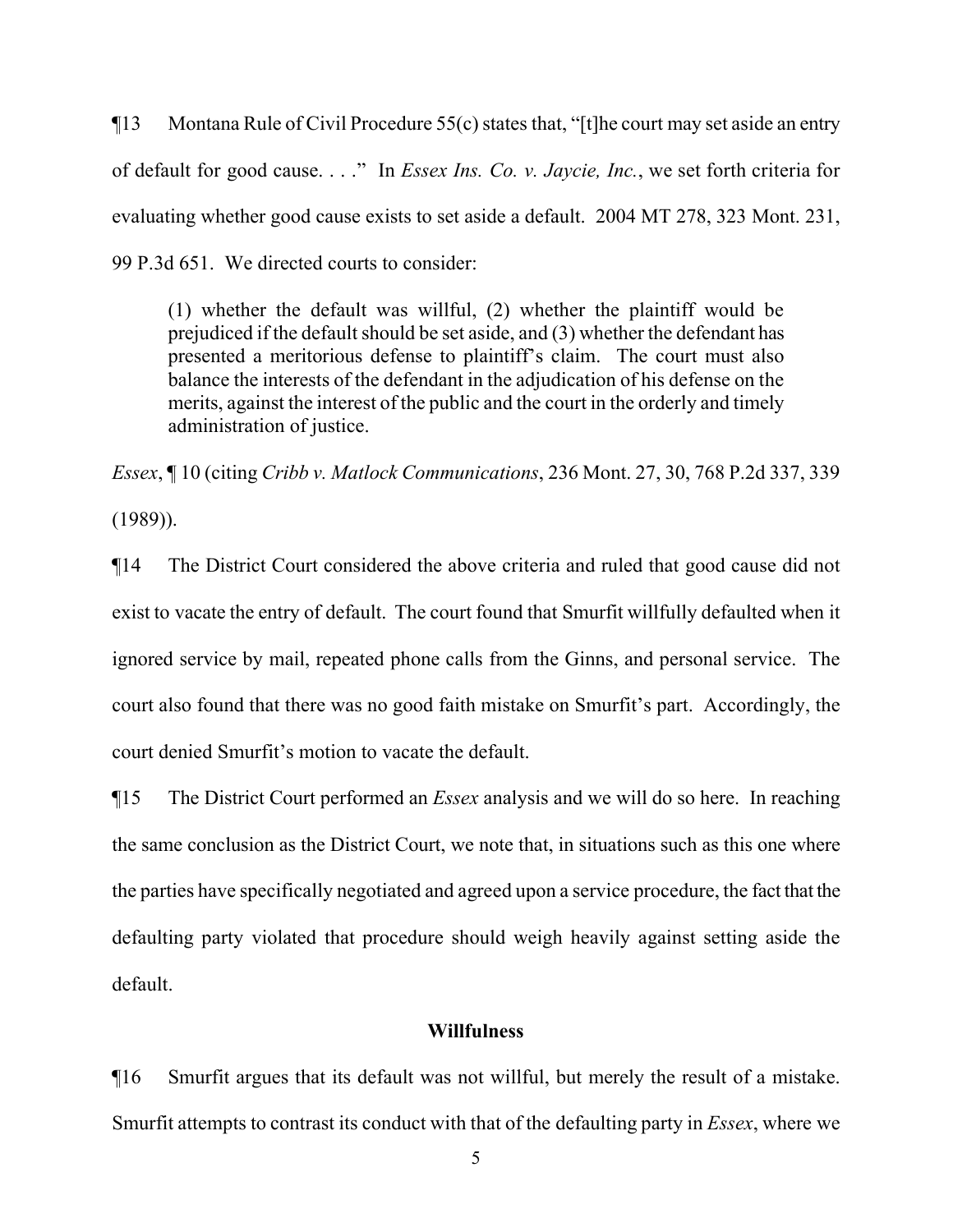affirmed the district court's finding that the conduct leading to the default was willful. In *Esssex*, a former Montana State Prison (MSP) inmate encountered an MSP guard in a bar owned by Jaycie, Inc. The former prisoner beat the guard severely. Bar staff propped the injured guard on a bar stool outside the bar and left him. The guard fell from the bar stool and suffered further injury. The guard sued Jaycie, alleging negligence and dram shop violations. *Essex*, ¶ 2.

¶17 Jaycie was insured by Essex Ins. Co. Essex reviewed the case and determined that there was no coverage under its insurance policy with Jaycie. After informing Jaycie of its coverage determination, Essex sought a declaratory judgment that it had no liability under the policy. *Essex*, ¶ 3. Essex served Jaycie on August 7, 2003, and Jaycie did not file an answer within the 20 days allotted per Rule 12(a), M. R. Civ. P. Over the next month, Essex sent letters to Jaycie stating that it would not move for entry of default if Jaycie planned to appear in the matter. Essex also contacted the personal counsel for Jaycie's sole shareholder as well as Jaycie's insurance agent and asked that Jaycie respond to the complaint. Essex eventually sent a letter stating that it would seek a default if Jaycie did not respond by September 30. Jaycie's sole shareholder finally responded on September 25 and stated that she would let Essex know in a few days if she would appear. She did not do so. *Essex*, ¶ 4. ¶18 After September 30, Essex moved for entry of default which was granted. Essex then moved for default judgment. Prior to entry of default judgment, Jaycie appeared and moved that the entry of default be set aside. *Essex*, ¶ 5. In opposing the motion, Essex pointed out that it had repeatedly contacted Jaycie to request an appearance and gave ample warning it would seek entry of default if Jaycie did not appear. Jaycie countered that its shareholder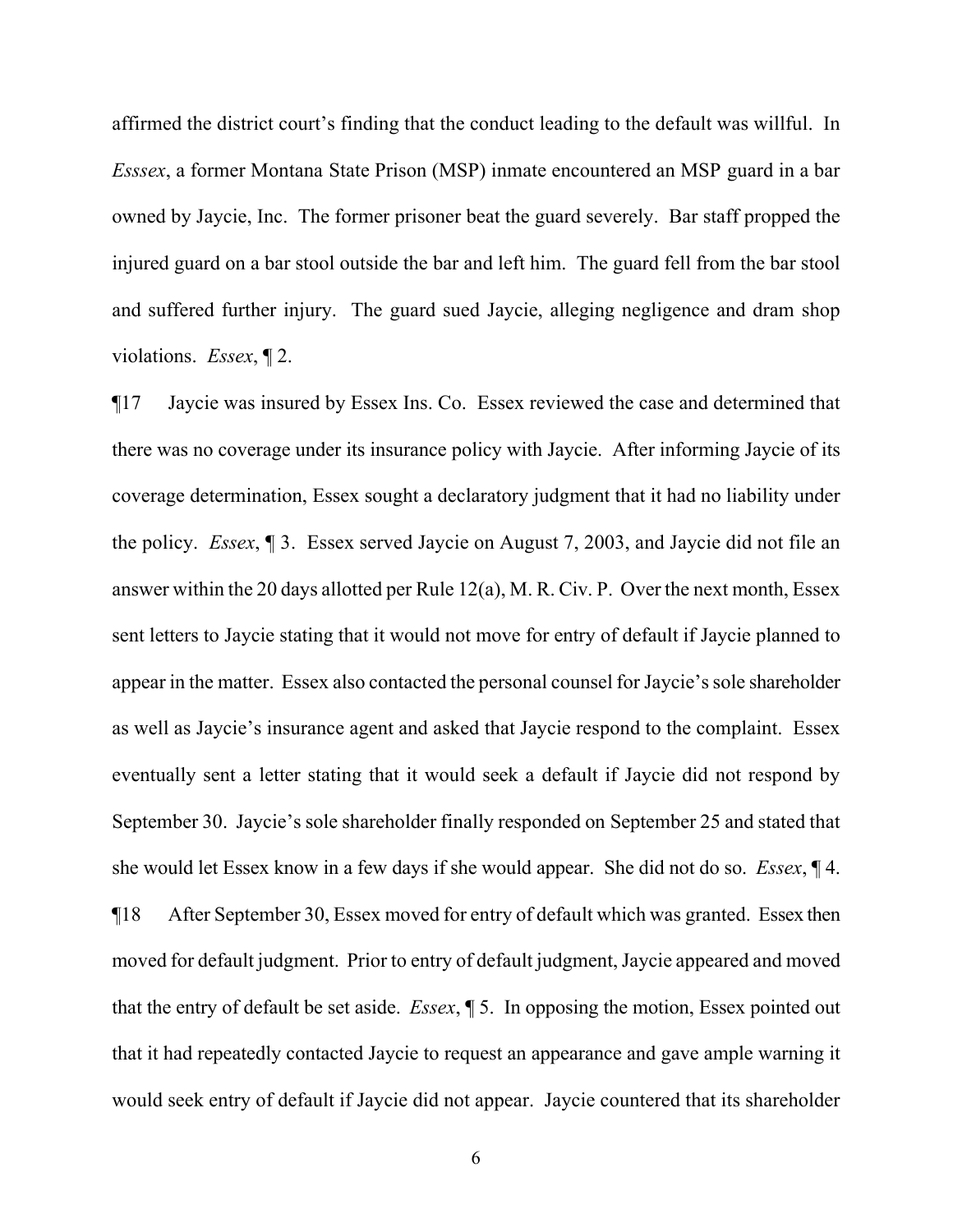had been mistaken as to the nature of the complaints, that she thought they related to the underlying suit and that she believed the legal action was being handled by insurers. Jaycie claimed that she was unaware of the existence of the declaratory judgment action as a separate suit. We upheld the district court, stating:

[a] party cannot profess ignorance in the face of repeated warnings that the insurer is denying coverage and that, if no answer is filed, a default will be taken. Whether or not [her] ignorance of the existence of the second suit was genuine or not, it was the product of her own unfounded belief that the underlying suit was covered.

*Essex*, ¶ 13.

¶19 Though the two situations are not factually identical, we find that Smurfit's default was willful for similar reasons. Like Jaycie, Smurfit ignored the Ginns' multiple attempts to contact them by service of process. Smurfit disputes the Ginns' claim that multiple attempts were made to contact Berg by phone. The District Court found the Ginns' evidence credible. However, even without considering the attempted phone calls we find it significant that Berg, a licensed attorney, was twice served with process and ignored or otherwise failed to respond to service each time. Like Jaycie, Smurfit claimed innocent ignorance, arguing that it thought the suit was being handled by others.

¶20 In other ways Smurfit's willfulness exceeded Jaycie's. Smurfit and the Ginns engaged in extensive negotiation prior to the Ginns commencing this action. The negotiations resulted in the Stipulation, which was agreed upon by both parties and entered as an order of the Bankruptcy Court. Having negotiated and agreed to the Stipulation, Smurfit was fully aware of how and to whom process would be served. The Stipulation specifically provided that Berg was the individual to whom process should be served via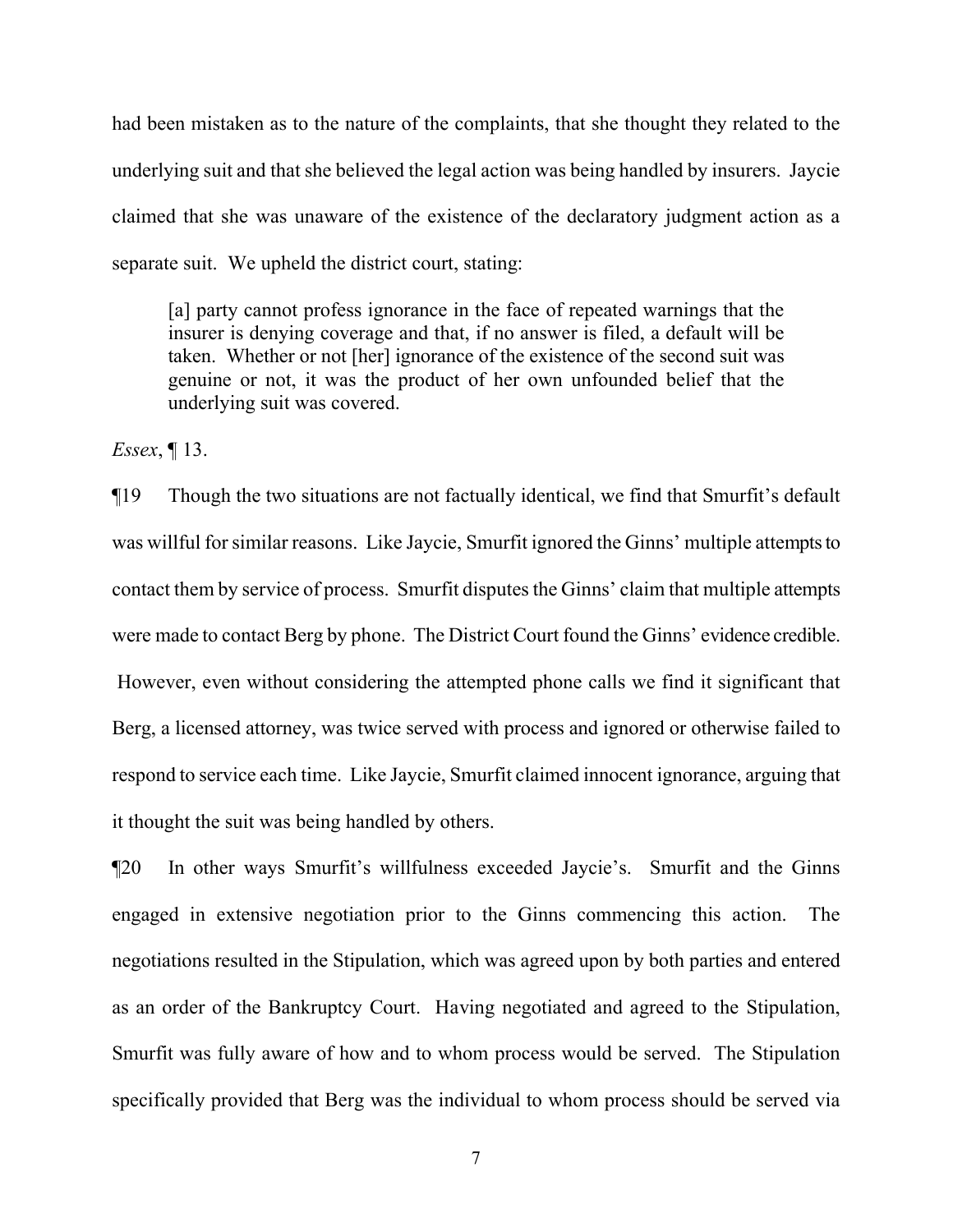first-class mail. Berg was initially served by first-class mail and then, after he failed to respond to the initial service, in person. Each attempt at service included a letter specifically referencing Berg as the person designated to accept service under the terms of the Stipulation, and included a copy of the Stipulation itself. Regardless of whether Berg mistakenly thought outside counsel was handling the matter, given that he was personally referenced in the court approved Stipulation his unfounded belief does not justify a finding against willfulness.

¶21 As to the first part of the *Essex* test, we hold that Smurfit was willful in its default.

# **Prejudice**

¶22 Smurfit maintains that the Ginns would not be prejudiced if the default were set aside. Smurfit characterizes the "seven week" delay caused by its default as "slight" in comparison to the time that had passed from the time Allen Ginn was injured. The Ginns counter that they have been seeking their day in court for over four years, and that in other cases we have upheld the entry of default when the delay was less than that caused by Smurfit here. We agree with the Ginns.

¶23 We focus on the nature of the negotiated Stipulation in holding that the Ginns would be prejudiced if the court were to set aside its entry of default. Before the Ginns could file their claim they entered into extensive negotiations with Smurfit. The result was a bargained for agreement that allowed the Ginns to file their claim but capped their possible recovery. As Smurfit itself points out, by the time the Stipulation was agreed upon, Allen Ginn was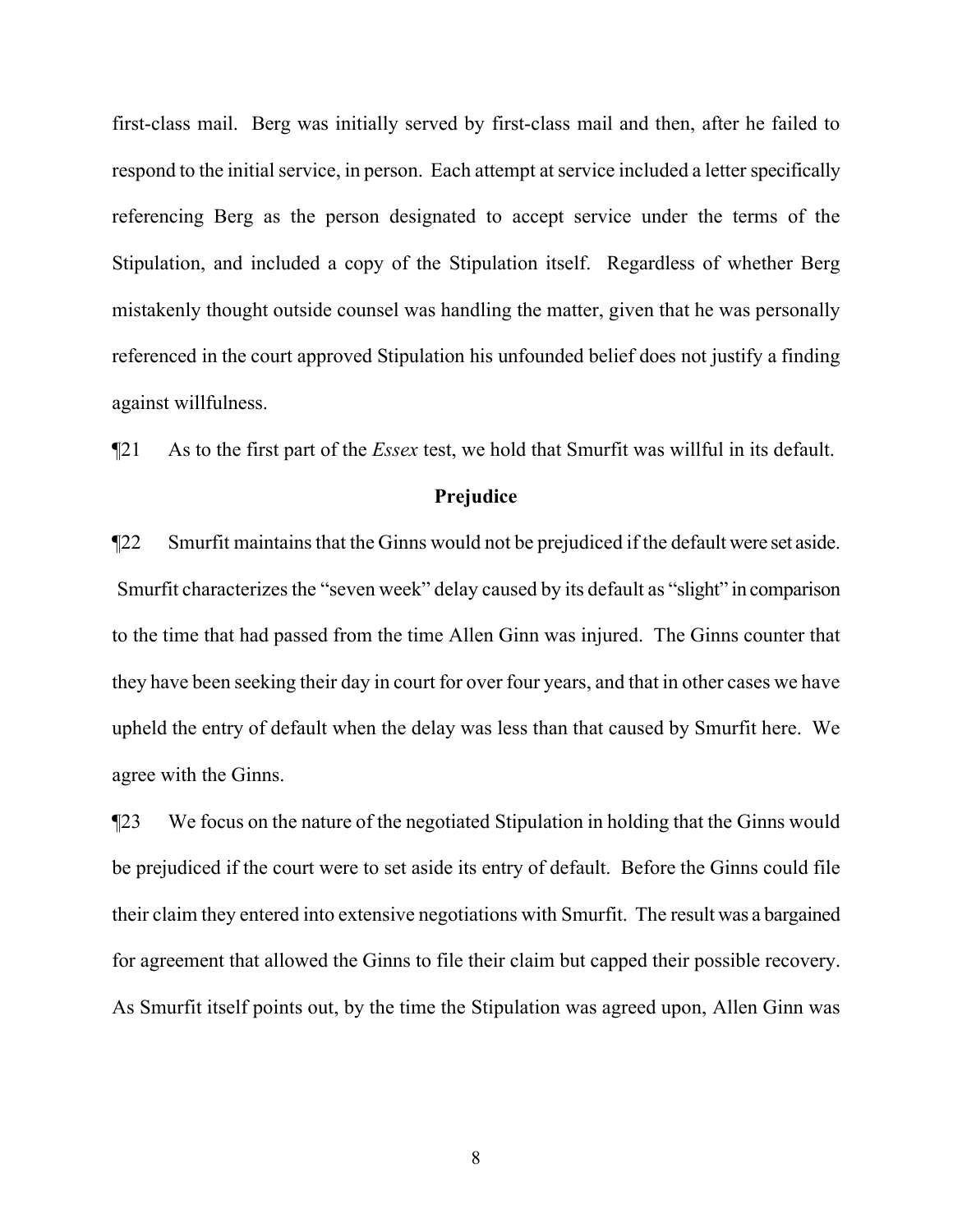four years removed from his injury. During that time the Ginns were without his income and responsible for the expenses involved in his treatment and rehabilitation.<sup>[1](#page-8-0)</sup>

¶24 Regardless of who was at fault for the initial delay, the fact remains that the Ginns had suffered losses and through negotiation sought a swift resolution of their case. To that end, they agreed to limit Smurfit's potential liability in exchange for a chance to recoup some of their losses by bringing a claim. In failing to respond to the summons, Smurfit directly impinged upon the Ginns' opportunity to have their claim promptly evaluated by the District Court, an opportunity the Ginns had bargained for. If the entry of default were vacated, the Ginns would suffer prejudice because Smurfit would effectively have been able to avoid its obligation to respond to the Ginns' claim in timely fashion, while the Ginns would still be bound by the liability cap agreed to in the Stipulation.

¶25 As to the second *Essex* factor, we find the Ginns would be prejudiced if the entry of default were vacated.

# **Meritorious Defense**

¶26 Finally, we consider the third *Essex* factor, whether Smurfit had a meritorious defense. Smurfit points to two defenses contained in its answer, which together represent the argument that Allen Ginn's own negligence was the cause of the accident and his injuries. ¶27 The Ginns argue that for Smurfit to prevail on this factor it must demonstrate that it had a defense that would have "eliminated completely its liability." For this proposition, they cite *Hoff*, ¶ 30. This argument relies on *obiter dicta* from *Hoff* and completely ignores

i<br>Li

<span id="page-8-0"></span> $<sup>1</sup>$  We do not mean to place the blame on Smurfit for this delay. The parties disagree as to who was at</sup> fault for the Ginns missing the bankruptcy claim bar deadline. The Ginns contend Smurfit failed to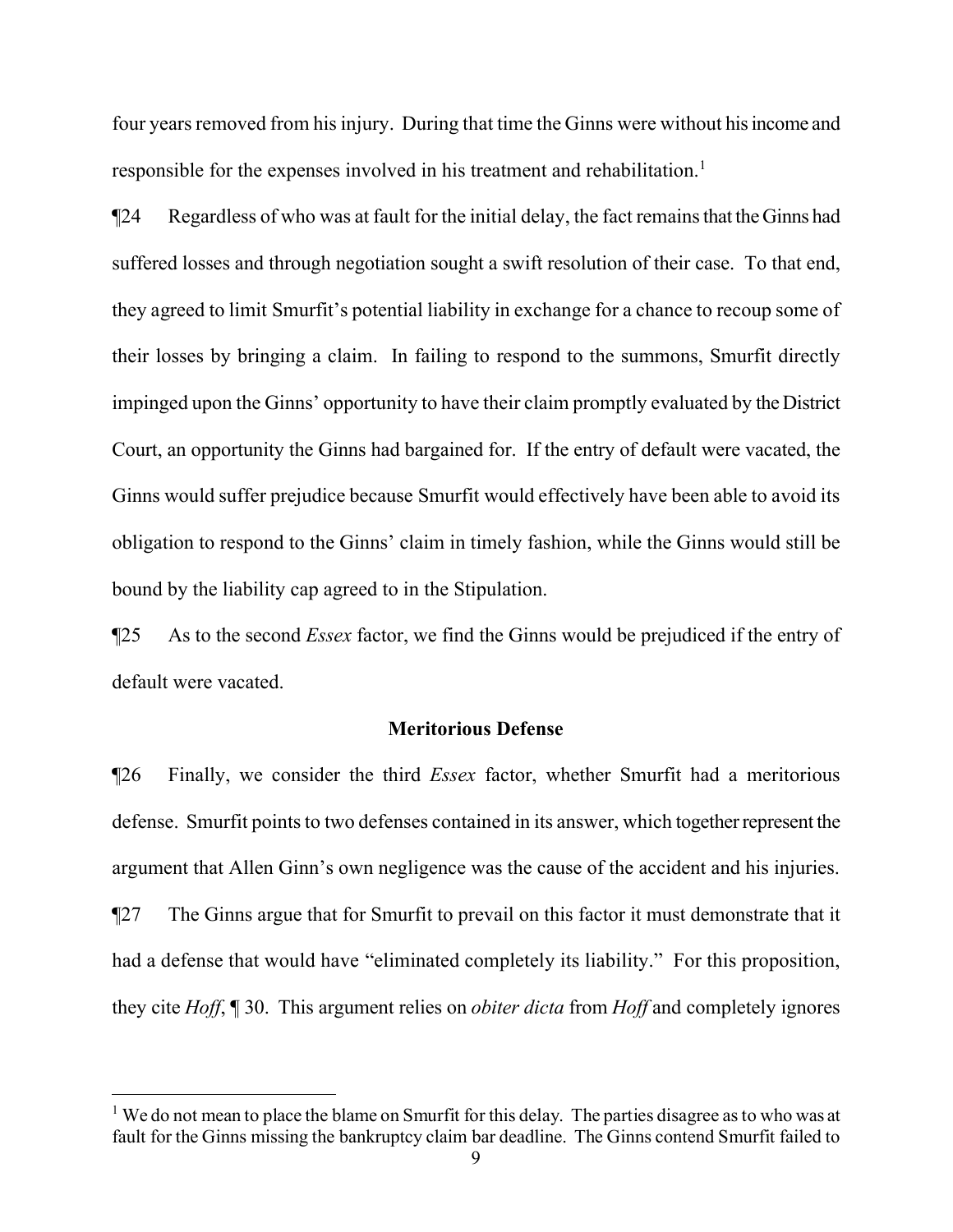our discussion of the meritorious defense *Essex* factor wherein we held that the party seeking to vacate the entry of default "does not have to demonstrate a likelihood of ultimate success on the merits of its defense, and the Court need not discuss the merits of the defense beyond finding whether a prima facie defense exists." *Hoff*, ¶ 28 (citing *Essex*, ¶ 14).

¶28 Here, Smurfit has raised a defense to the Ginns' claim that Smurfit's negligence caused Allen Ginn's injury. Smurfit has an expert affidavit supporting its claim. Smurfit need not show the likelihood of success of this claim, and we need not discuss its merits to conclude that Smurfit had a meritorious, prima facie defense in this case.

# **Balance of** *Essex* **Factors**

¶29 Having concluded that the first two *Essex* factors weigh in favor of upholding the entry of default, while the third weighs in favor of vacating it, we must balance the factors in order to come to a conclusion. In this case, and in light of the facts before us, specifically the negotiated Stipulation governing the service of process between the parties, we hold that the *Essex* factors do not compel a finding of good cause to vacate the entry of default.

¶30 Good cause does not exist to vacate the entry of default in light of Smurfit's failure to comply with the express provisions of the mutually agreed upon and court approved Stipulation. Smurfit's excuse that Berg mistakenly believed outside counsel was handling the claim does not constitute good cause to vacate the default where service was accomplished under terms specifically negotiated by Smurfit and approved by the Federal Bankruptcy Court. Rather, the fact that Smurfit willingly agreed to the manner of service and the person to accept service and then weeks later claimed it had mistakenly thought

i<br>Li

properly notify them of the claim bar date, Smurfit maintains that it gave the required notice and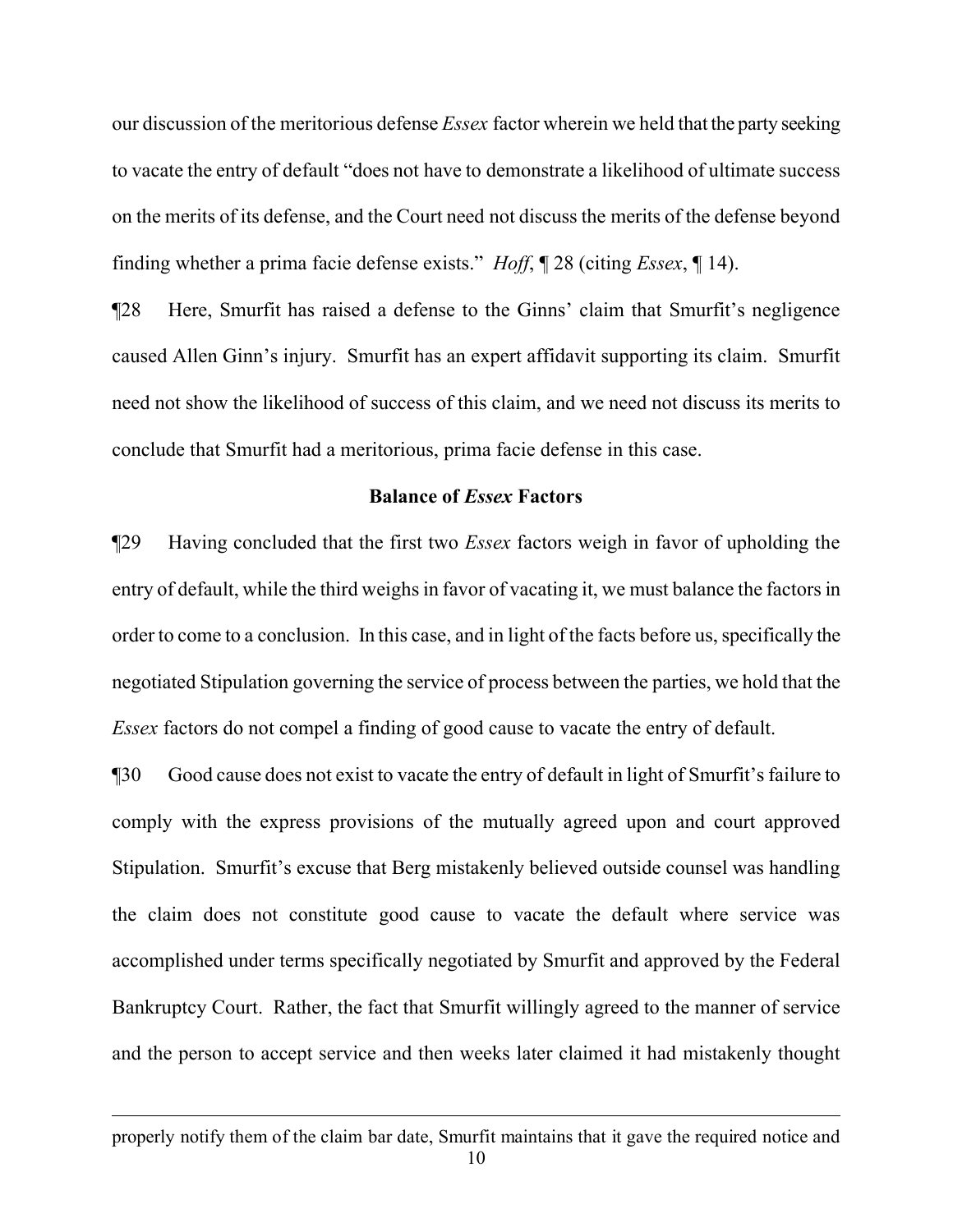someone else was handling the claim demonstrates an institutional failure on the part of Smurfit that rises to the level of willfulness.

¶31 Similarly, after extensive negotiations leading to the Stipulation, which rewarded Smurfit for allowing the Ginns to file their claim by capping its potential liability, Smurfit's failure to promptly respond to the Ginns' properly served complaint demonstrated an utter lack of respect for the Ginns' bargained-for right to have their claim resolved. Under such circumstances, the resulting delay of several months would amount to prejudice if the entry of default was vacated.

¶32 Despite the fact that Smurfit had a prima facie meritorious defense to the Ginns' arguments, we find that the first two factors, particularly the willfulness with which Smurfit defaulted, lead us to conclude that good cause does not exist to vacate the entry of default. ¶33 Based on our analysis of the *Essex* factors with respect to this case we hold that the District Court did not abuse its discretion, even slightly, when it denied Smurfit's motion to vacate the entry of default.

## **Constitutional Issues**

¶34 Smurfit argues that the District Court's refusal to vacate the entry of default deprived Smurfit of its fundamental right to a jury trial under Section 26 of Article II of the Montana Constitution and its due process rights under Section 1 of U.S. Constitution Amendment XIV, and Section 17 of Article II of the Montana Constitution.

¶35 We have consistently refused to consider issues raised for the first time on appeal. *In re T.E.*, 2002 MT 195,  $\P$  20, 311 Mont. 148, 54 P.3d 38. To preserve an issue for appeal,

Ginns failed to meet the deadline due to their own carelessness.

i<br>Li

11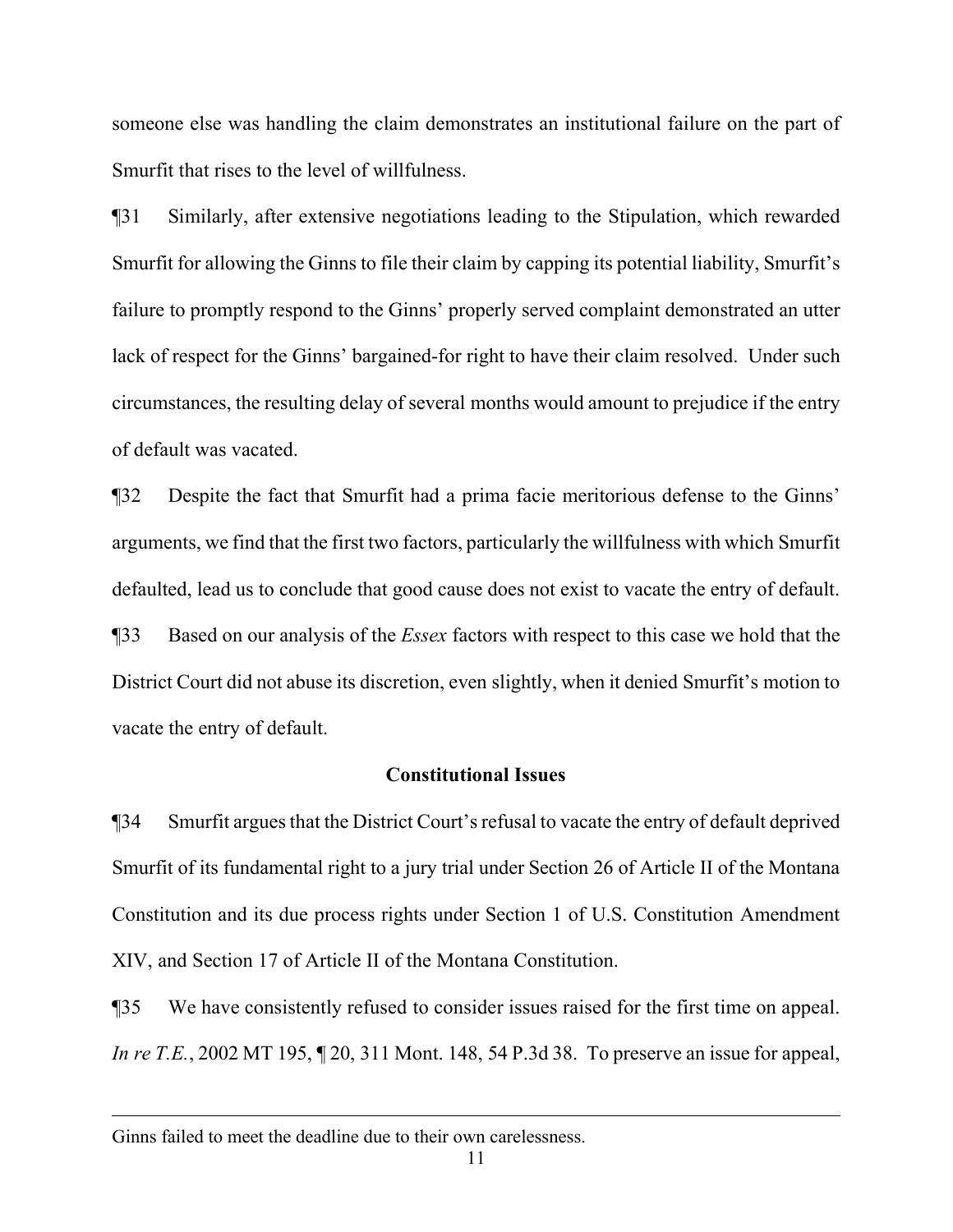an appellant must first raise that specific issue in the district court. *In re T.E.*, ¶ 20 (citing *State v. Benson*, 1999 MT 324, ¶ 19, 297 Mont. 321, 992 P.2d 831). The reasoning behind this rule is that it would be "fundamentally unfair to fault the trial court for failing to rule correctly on an issue it was never given the opportunity to consider." *In re T.E.*, ¶ 20.

¶36 Smurfit failed to preserve these issues by raising them before the District Court. We therefore decline to address them here. Smurfit attempts to avoid this result by arguing that it properly preserved the issues when it raised them before this Court in its first appeal, which we dismissed as premature. This argument is unavailing. Raising an issue before this Court does not eliminate the requirement to raise the issue before the District Court. The District Court did not have an opportunity to rule on the constitutional issues presented by Smurfit. The issues were not properly preserved and we will not address them on appeal.

## **CONCLUSION**

¶37 Based on substantial evidence, the District Court made findings of fact that supported its decision to deny Smurfit's motion. Smurfit negotiated the Stipulation, which was entered as an order by the Bankruptcy Court, that set forth the manner in which the Ginns could properly serve Smurfit. The Ginns followed the proper procedure for service by first-class mail, and went beyond the service requirements by serving Smurfit in person when Smurfit failed to respond to service by mail. Nevertheless, Smurfit failed to appear in time to prevent the entry of default. Smurfit's willfulness in default and the prejudice to the Ginns that would result if the entry of default was vacated outweigh Smurfit's potential meritorious defense to the Ginns' claim. The District Court did not abuse its discretion, even slightly,